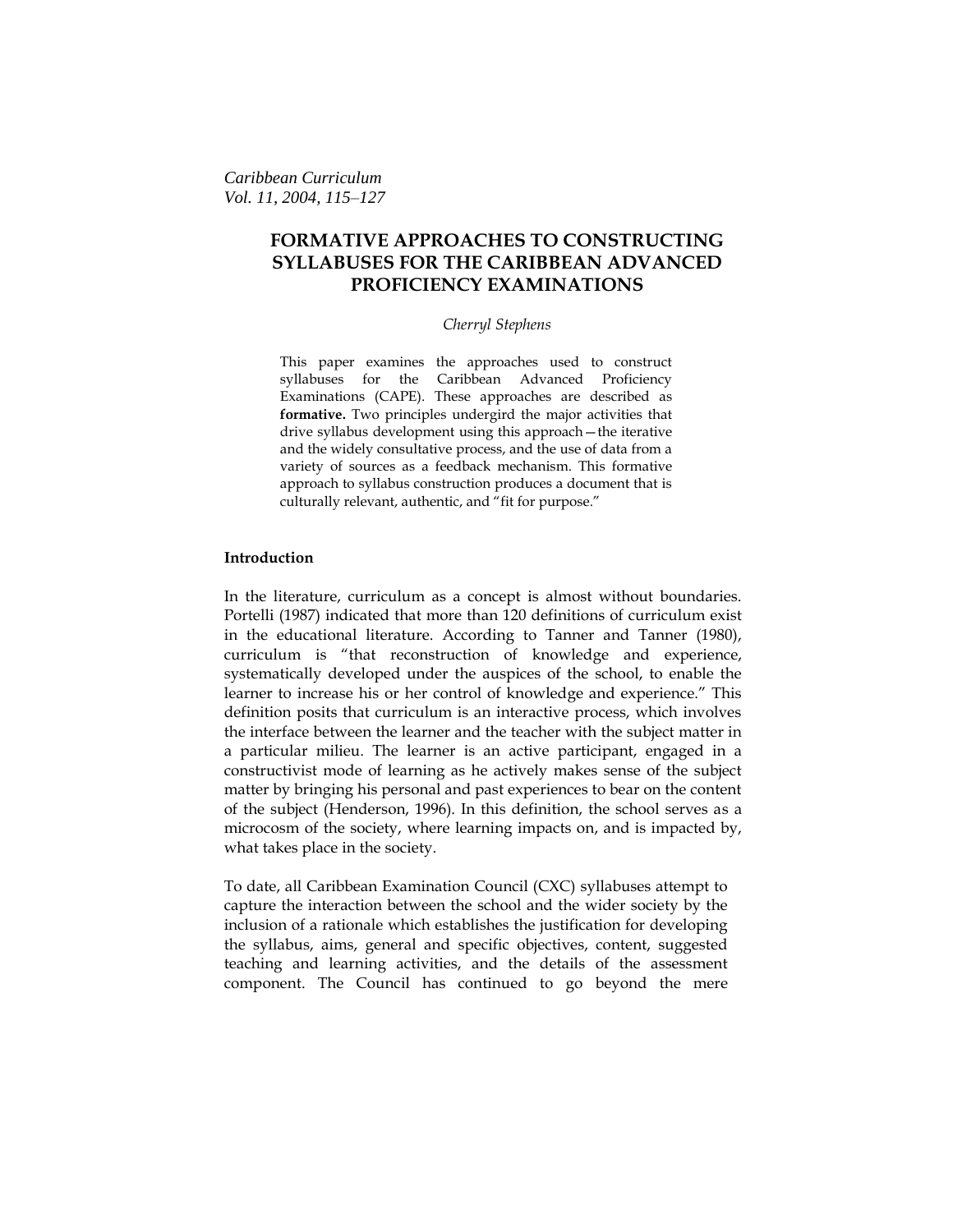development of syllabuses and continues to develop curricula.

According to Griffith (1999), the establishment of the Council was an essential component of the independence efforts of Caribbean territories, which sought to establish institutions that would reflect the interests, characters, and aspirations of Caribbean peoples and governments. The CXC syllabuses and the corresponding examinations are not only relevant to Caribbean students but also reflect the social, economic, and development needs of the region.

This paper examines the procedures that the Council has used and continues to use to ensure that its syllabuses are linked to the curriculum in the schools of the participating territories. In this way, CXC ensures that its examinations remain accountable to the school system within each territory, and that the certificates awarded reflect the learning that takes place in the classrooms. This paper focuses on the approaches used to construct syllabuses for the Caribbean Advanced Proficiency Examinations (CAPE). These approaches are **formative** because there is continuous evaluation of the process during the development of the product. The term *formative evaluation* was first used by Scriven (1967) in connection with curriculum improvement. Scriven was of the view that formative evaluation involves the collection of appropriate evidence during the construction and trying out of a new curriculum, in such a way that revision to the curriculum can be based on this evidence. Beyer (1995) contends that formative evaluation is distinguished by three critical features:

- it is ongoing
- it involves assessment
- it seeks specific information.

These three critical features are also essential elements in formative approaches to syllabus construction. In constructing syllabuses using formative approaches, specific information is gathered on an ongoing basis from a variety of sources. This information is assessed and used as feedback to restructure or modify the product. These formative approaches result in a product that has the highest potential for producing or achieving its objectives.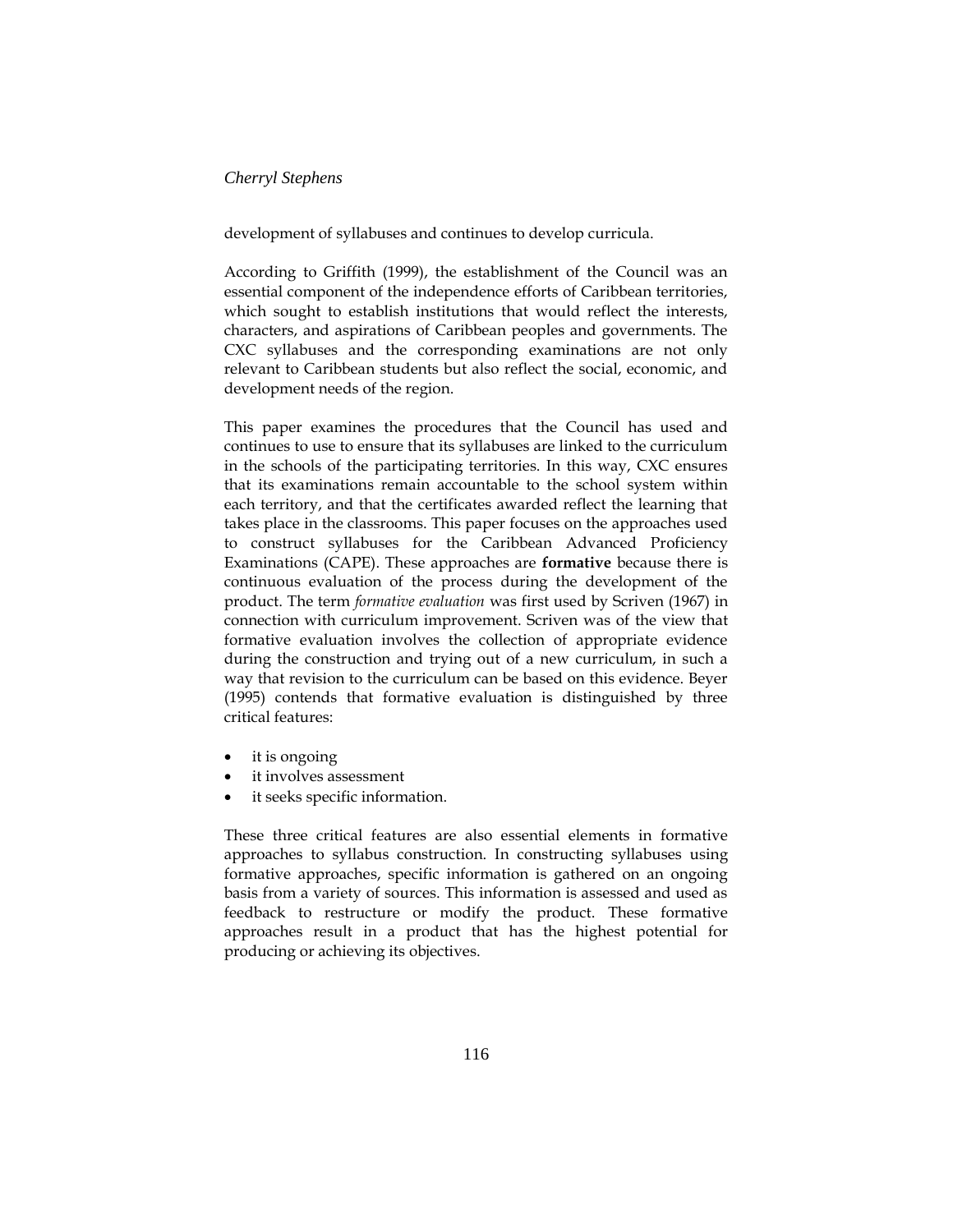Two principles undergird the major activities which drive syllabus development that uses formative approaches. These principles are the iterative and widely consultative process, and the use of data from a variety of sources. The iterative principle ensures that syllabuses are continually being upgraded in light of new ideas and insights that are derived from the interaction of learners and teachers with the syllabuses. Each iteration of the syllabus is based on consultations with the major stakeholders in the process. Among them are teachers, students, employers, parents, principals, curriculum directors, school board members, and community members. These consultations with a variety of stakeholders represent views from different perspectives. These perspectives are used to construct a refined version of the product. This version is then subjected to further analysis. The data collected from the analysis of this version of the product are then used as feedback to further refine the product and produce another iteration of the syllabus. Indeed, each iteration of the syllabus represents a further refinement based on wide consultation and the use of data from a variety of sources.

#### **The Decision to Develop CAPE**

The CXC syllabus development process is usually initiated with an assessment of the demand for a subject, following a request from one or more participating countries for an examination in that subject. In the case of CAPE, the Chairman of Council, in 1979, reported to the Standing Committee of Ministers of Education that the Council had successfully launched the Caribbean Secondary Education Certificate (CSEC) programme and that the time had come for the Council to consult with Curriculum Officers of Ministries of Education on the need to develop an alternative to the A'Level examination. The Ministers agreed that Council should consider a new developmental model that emphasized post O'Level certification rather than replicating A'Level examinations in the Caribbean. The Council was asked to continue to consult with the major stakeholders to determine the extent of the need and demand for examination at a level above CSEC, and to make proposals for the consideration of the Ministers (Caribbean Examinations Council [CXC], 1979).

At the 1988 meeting of the Standing Committee of Ministers of Education, the Council was able to report that, based on consultations, the proposed post-CSEC programme had received general support from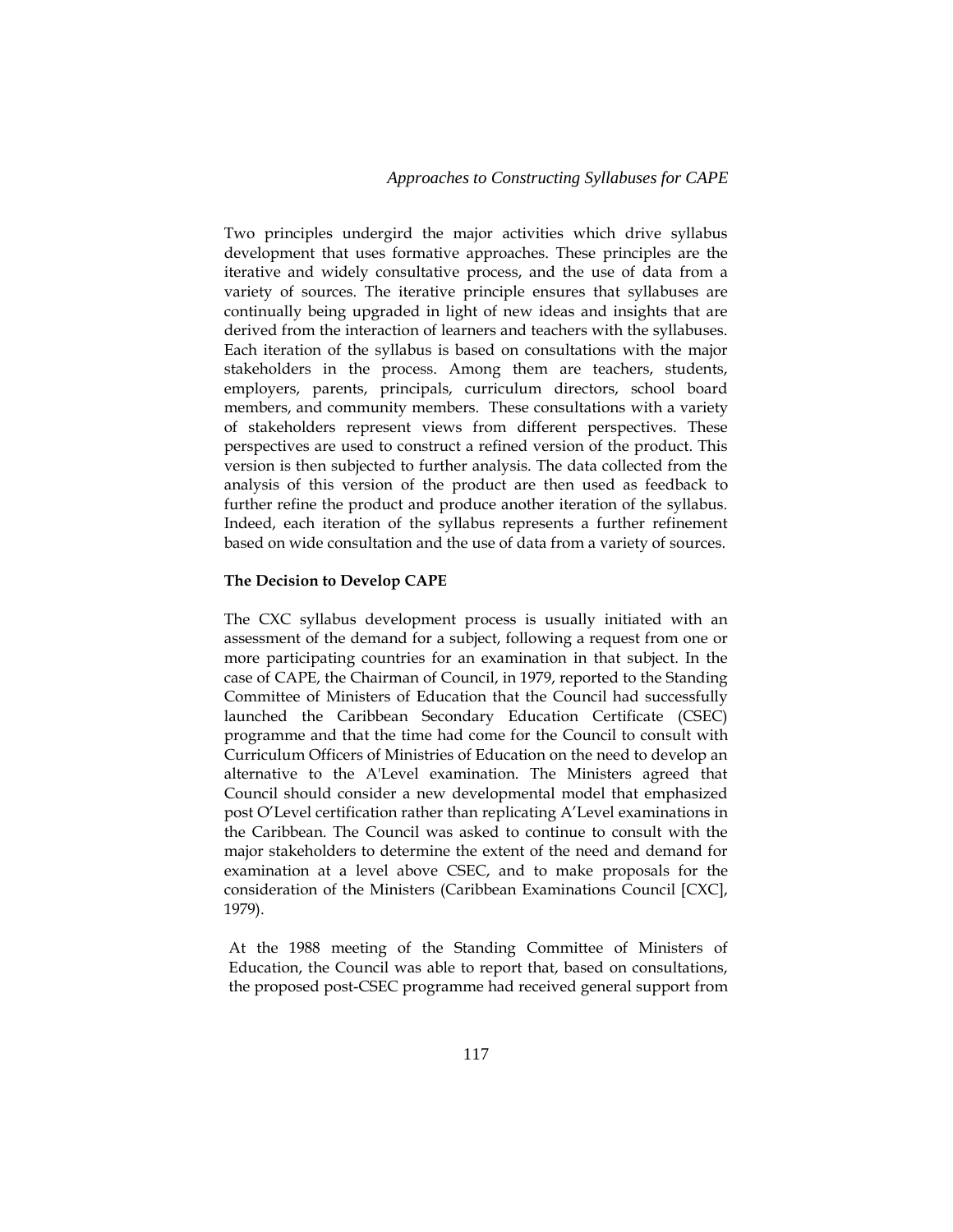The University of the West Indies (UWI), the University of Guyana (UG), regional community colleges, and other tertiary institutions. Moreover, through an extensive process of collaboration between CXC staff, representatives of UWI, other tertiary institutions, and Ministries of Education, the central concept of the CAPE framework had been developed (CXC, 1988). This consultative process produced the major working document, which outlined the general guidelines for the development of the CAPE programme, *The Post-CSEC System of Examined and Accredited Courses* (CXC, 1996). This document outlined the structure, philosophy, rationale, objectives, target groups, and proposed subject offerings of the CAPE programme. In addition, it provided general guidelines for syllabus development and assessment.

Based on the consultations with different stakeholders, it was determined that the CAPE programme should provide educational opportunities for a wider cross-section of students who wish to pursue post-secondary education. Courses were to be defined in terms of one or two Units. One Unit may be completed in one year of post-secondary study. In cases where the subject consists of two Units, the student may proceed to the second Unit of study and examination in the same year, in the next year, or in a later year. Thus, the CAPE scheme allowed for breadth and depth of study. In this way, a student pursuing CAPE is able to select Units of a subject that match his or her own interests and abilities (CXC, 1996).

### **Panel Formulation**

All CXC syllabuses are developed by Subject Panels. A Subject Panel is made up of five to six specialists drawn from various CXC participating territories. The Panel comprises teachers who are qualified to teach the subject at the secondary level; specialists drawn from the tertiary institutions of the region, including universities; and practitioners in the field. In developing the syllabus, the Panel receives technical guidance from a CXC curriculum officer and a CXC measurement specialist.

CXC undertakes consultations with a number of entities in the region, including Ministries of Education; UWI; UG; the University of Technology, Jamaica; University of Belize; community colleges; and subject associations, to obtain proposals for members of subject Panels. These consultations yield several nominations. The nominations are first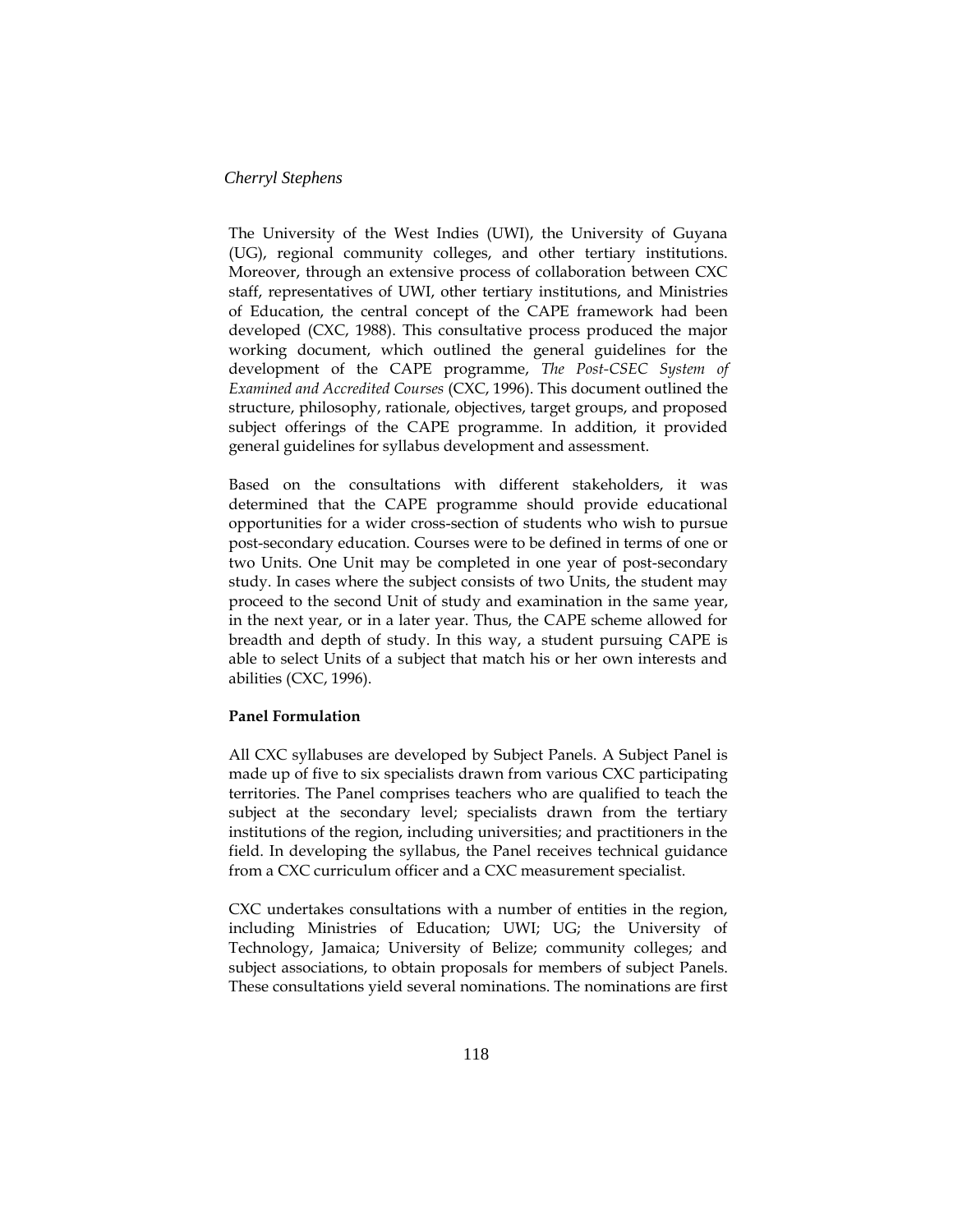reviewed by the Syllabus Officer and an effort is made to find persons with the best mix of skills. This is followed by a review and consultation with the Pro-Registrar, in his capacity as Head of the Syllabus Unit, out of which refinements are made. After this, another consultation and review between the Pro-Registrar and the Registrar, who is the Chief Executive Officer of CXC, takes place where the list of prospective Panel members undergoes further refinement. A further consultation and review is done between the Registrar and the Chairman of Council, who approves the final selection. What finally emerges from this iterative and consultative process is a team that the Council is confident can guide the syllabus development process and one that best represents the views of the region.

### **The Process of Developing the Drafts of the Syllabus**

In preparation for the first Panel meeting, CXC staff consults with Ministries of Education in the region to find out what is happening in the territories and to examine existing syllabuses and programmes taught in schools. In addition, other documents and materials are sourced and together they form a package that is circulated to Panel members for their review.

The Subject Panels having been appointed, the first Panel meeting is convened. These meetings last for three or four days. At this meeting, panellists are reminded that they must bring to the meeting the views and concerns of the interest group they represent as one of the data sources to inform the syllabus development process. Developing the rationale, aims, and general objectives represents a critical first step in syllabus development because all subsequent steps are designed to respond to these parameters.

During the meeting, the Panel is subdivided into working groups and assigned tasks. These working groups are followed by plenary sessions where amendments are made, informed by the collective thinking of the group. At the end of the final day of the meeting, and following several rewrites of each section of the document under preparation, the Panel produces Draft 1 of the syllabus that includes the rationale, objectives, content, and assessment criteria.

As part of the formative approach to syllabus development, further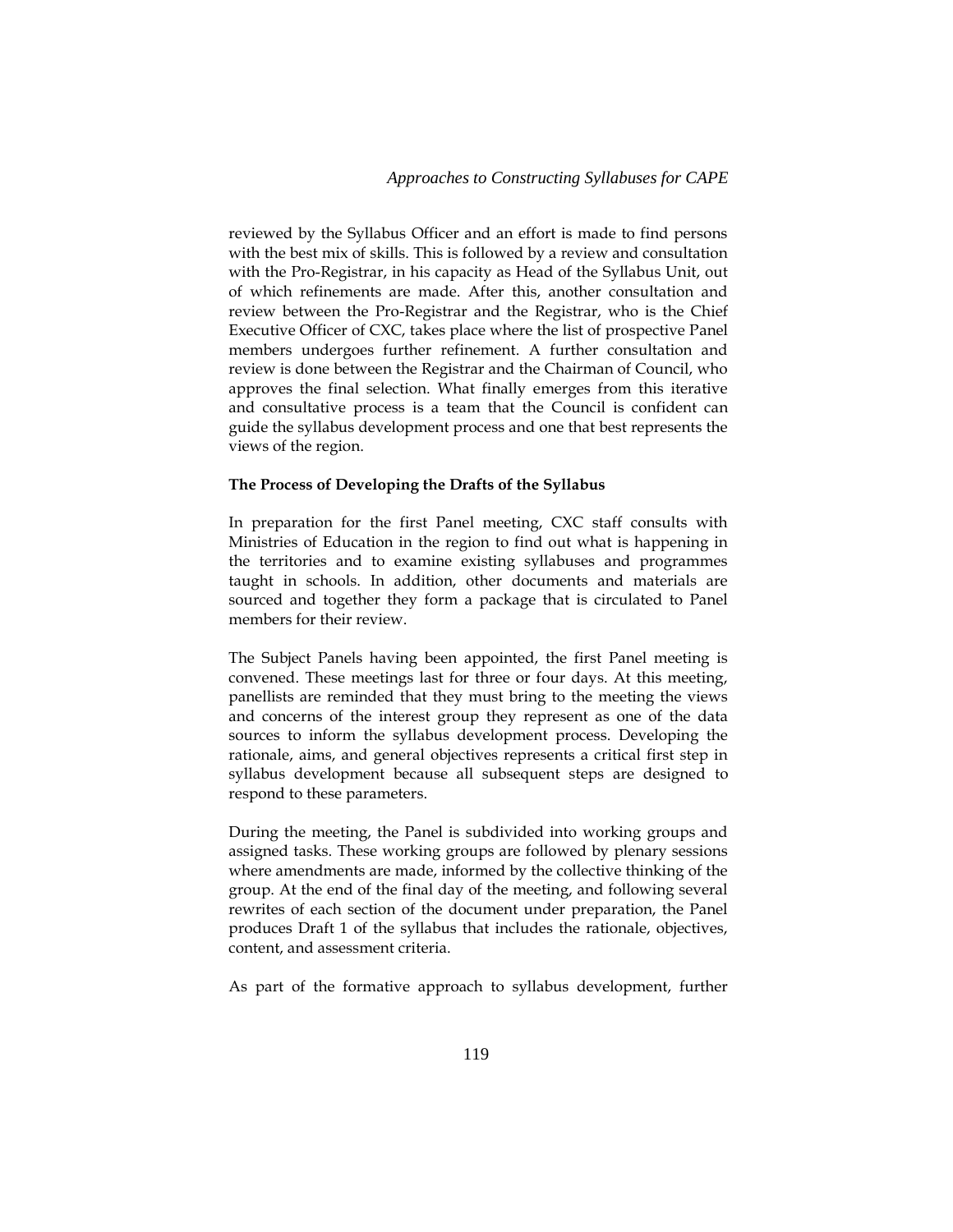inputs are made; in the first instance by the Sub-Committee of the School Examinations Committee (SUBSEC). SUBSEC is responsible for overseeing the syllabus development and maintenance work of the Council. The Sub-Committee comprises representatives of Ministries of Education in the region. The Chairman of Council presides over these meetings and the Registrar, Pro-Registrar, and Heads of Technical Divisions participate. The report on the initial deliberations and recommendations of the Panel is submitted to SUBSEC. SUBSEC reviews the progress made and provides feedback to the Panel for further consideration. The inputs from members of SUBSEC occur at several stages in the development of a syllabus, as will be shown. It provides a critical review of the work of the Panel, as well as comments that are critical to the further deliberations of the Panel.

In addition to SUBSEC, Draft 1 of the syllabus is referred to resource persons who are considered experts in their field. Each syllabus is sent to at least five reviewers. In the case of interdisciplinary syllabuses, there may be at least eight reviewers. The critical issue is the selection of the right reviewers and asking the right questions. In the absence of these two elements, this formative assessment of the early draft of the syllabus is unlikely to yield the desired results.

The selection of the reviewers by Council is also a result of consultations—first with the Panel members who are asked to nominate persons they consider subject experts in the region, then among the Subject Officer, the Pro-Registrar, and the Registrar—before final selections are made. The objective of the consultations is to ensure that persons best suited to the task are selected. Indeed, one of the six critical flaws in formative evaluation identified by Beyer (1995) is the use of unqualified persons as expert evaluators. The consultations provide the opportunity to ensure that the persons with the right skills are selected for the task at hand. In addition, to ensure that reviewers are encouraged to provide the kinds of information that would be most useful to the Panel, reviewers are asked to respond to specific aspects of the document. They are invited to comment on the structure of the syllabus, general objectives, specific objectives, content, and the assessment criteria.

Additionally, Panel members are asked to consult with colleagues in their territory and institution. After this round of consultations, the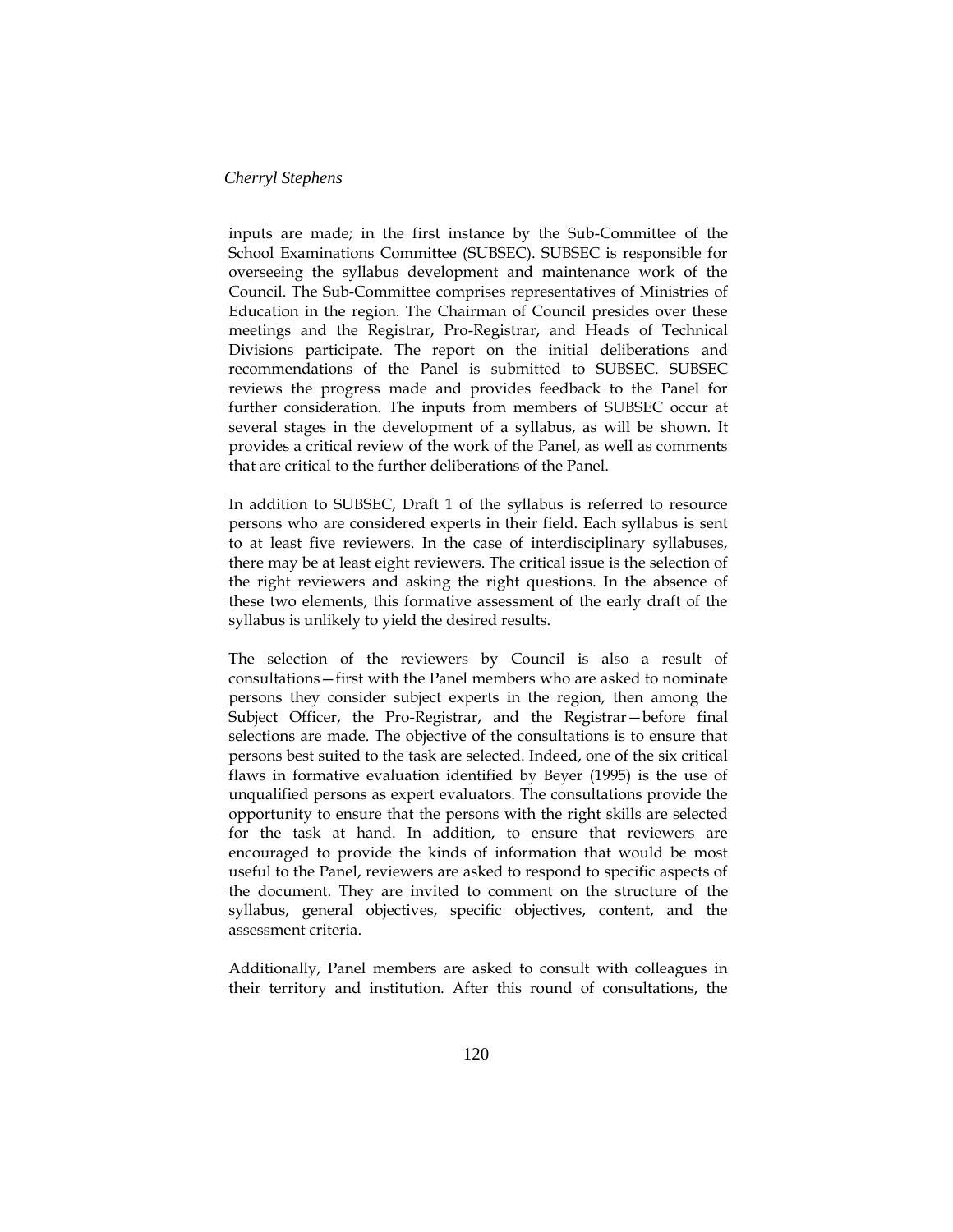### *Approaches to Constructing Syllabuses for CAPE*

second Panel meeting is convened, at which the data from the many different sources, namely, comments from the reviewers, SUBSEC, and colleagues of Panel members, are analyzed by the Subject Officer and used as the major data source at the second Panel meeting. Each comment is discussed and, based on agreement by the Panel, adjustments are made to Draft 1 of the syllabus. In effect, the results of the consultations from the different sources (individuals and institutions) provide the data that are used to produce the second iteration of the syllabus, Draft 2.

This second iteration of the syllabus is subjected to a wider consultation. According to Beyer (1995), an educational product must be continuously assessed throughout the entire course of its development. Each iteration (draft) or reiteration (redraft) of the product must be assessed. The purpose is to not only get as many key persons as possible to comment on a draft of the syllabus, but also to ensure that changes made as a result of earlier formative feedback do not cause an unanticipated problem. Assessing changes as they are made ensures progress toward the production of a quality product. One way to do this is to expand the sources of data.

CXC employs two mechanisms to ensure that this ongoing assessment is conducted. The first involves the dispatch of a detailed questionnaire and the syllabus to selected schools within each territory, national CXC committees, subject associations, university lecturers, and teachers' colleges for their consideration.

The second mechanism for consultation involves regional syllabus scrutiny workshops. This was particularly applicable during the early development of CAPE syllabuses. Syllabus scrutiny workshops are held with selected groups of teachers from each territory. The workshops are managed by the Syllabus Officer, a Measurement Officer, and the convenors of the Panel. At the workshops, Panel members discuss with practising classroom teachers:

- 1. the scope and nature of the rationale and objectives of the syllabus;
- 2. the scope and nature of the objectives in terms of their feasibility, validity, and efficient articulation with tertiary institutions;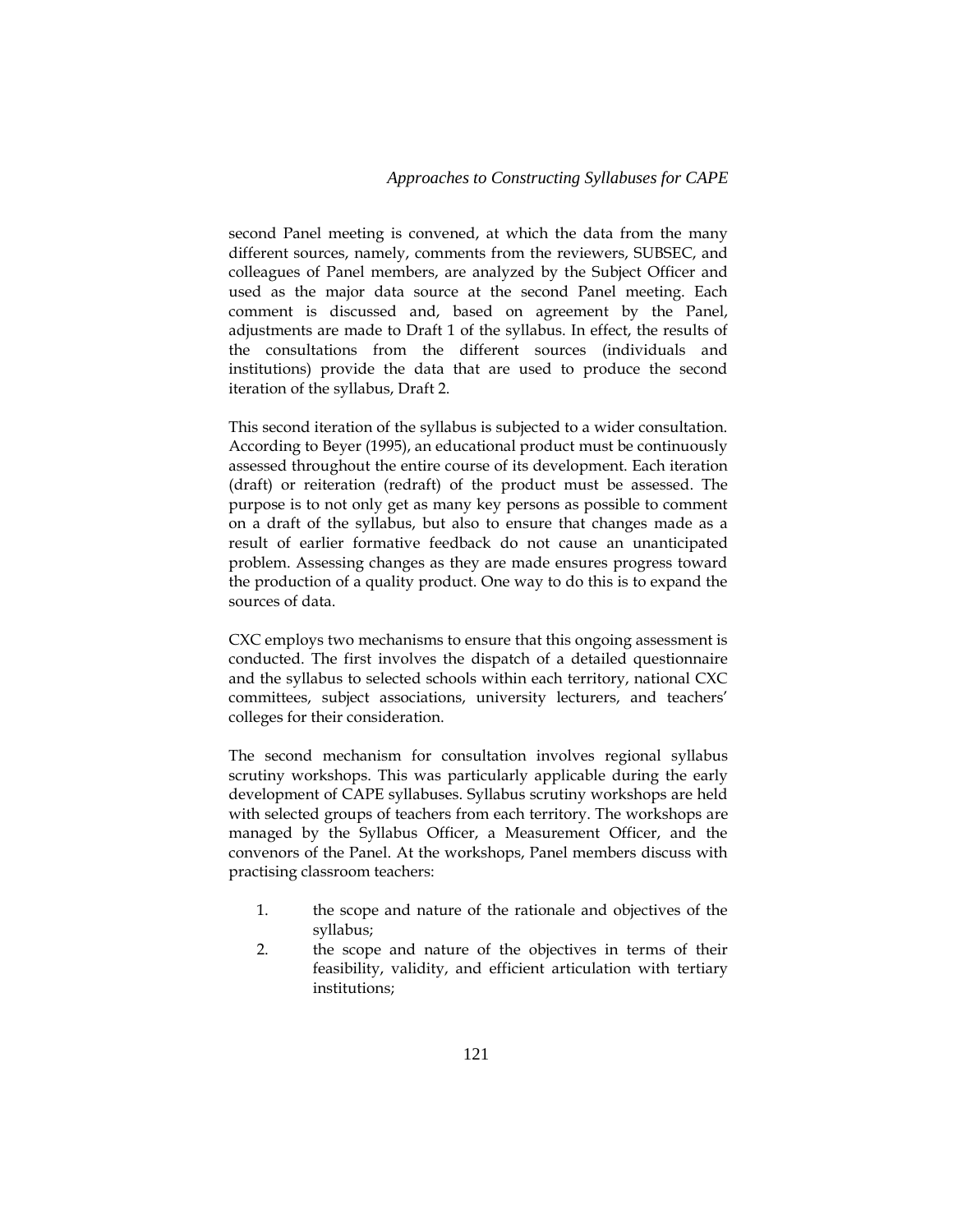- 3. the main organizing concepts, principles, values, and perspectives that undergird the content and teaching methods of Units, Modules, and themes;
- 4. the depth and breadth of content coverage;
- 5. the appropriateness, compatibility, and marketability of the syllabus;
- 6. the appropriateness of the teaching methods; and
- 7. the way achievement is measured in the subject.

In addition, practising teachers are invited to sit with a sub-committee of the Panel to develop specimen examination papers. During this exercise, the syllabus document is scrutinized as the syllabus is viewed from the perspective of examiners and item writers. In attempting to develop the specimen papers, critical data are collected and inconsistencies and gaps are identified. This process provides a valuable source of data for use in further refining the syllabus document.

These consultations reveal the varying interpretations that teachers from different schools within the same territory, and from different territories, make of the written document. The perspectives provide an invaluable source of qualitative data that are essential and critical to the next phase of the development process. Here, teachers are seen as partners in the curriculum process. This is important, as the teachers know best the milieu in which the syllabus must function. Schwab (1983) suggested that the active involvement of teachers in curriculum development and revisions was essential. Curriculum developed under conditions detached from the real teaching-learning situations does not fit the needs of teachers and learners. Eisner (1988) recommends the use of an experienced eye in the consideration, interpretation, and assessment of data. Teachers do have the experience and can make discerning judgments on the emerging syllabus. Through these interactions with teachers, shared understandings evolve and meanings are constructed.

The deliberations of the third Panel meeting are informed by several sources of data representing a variety of critical perspectives. The comments from SUBSEC on Draft 2, the quantitative data collected from the teacher questionnaires, and the qualitative data from the syllabus scrutiny workshops are used at this Panel meeting to further refine the syllabus document. Henderson and Hawthorne (2000) agree that because curriculum is contextually and personally expressed, it must be viewed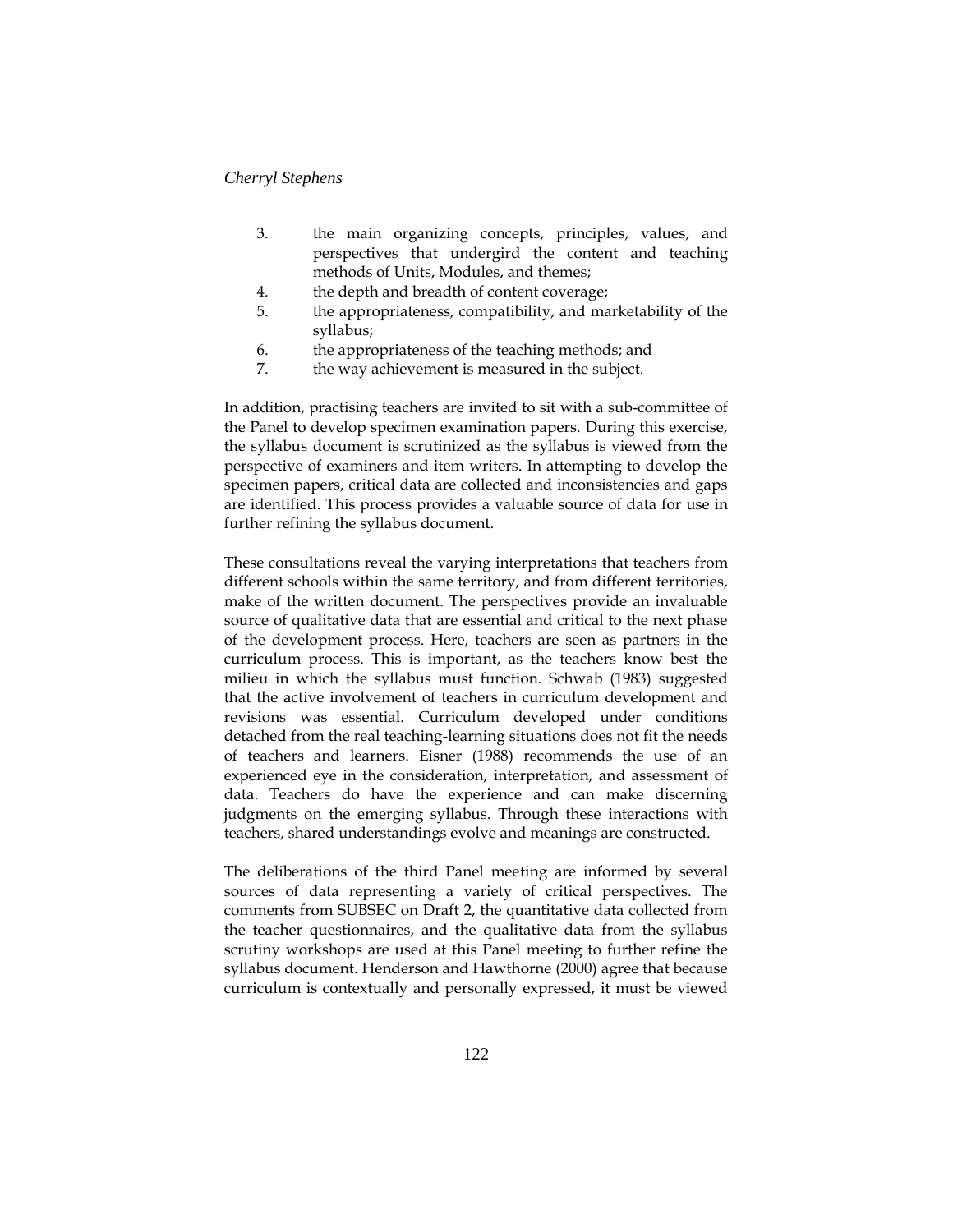through multiple lenses that reveal not only major elements but also the relationships among them. The Panel discusses each comment from the variety of data sources and arrives at a resolution. The perspective of each Panel member is an important component for resolving conflicts. At the end of the exercise, the wisdom of the collective group is used to decide on the issues. This consultation produces Draft 3 of the syllabus, that is, another iteration of the document informed by the consultations and the data collected from several sources. This draft is submitted to SUBSEC for its review and approval. Based on consultations with SUBSEC, the syllabus is finalized and ready for piloting.

#### **Piloting the Syllabus**

The activities of piloting the syllabus are designed as another major data collection exercise, where the viewpoints of an even wider cross-section of the teaching fraternity are sought as they seek to implement the syllabus. Partnerships are established among CXC staff, Panel members, Ministries of Education, Principals, teachers, and students from across the region. Together, they agree to be part of the consultative process in developing the syllabus.

Three major activities are used to collect data during the initial implementation of the syllabus. The activities include workshops, site visits, and a Panel finalization meeting. Teachers selected to participate in the piloting of the syllabus are involved as partners in these activities. They participate, together with CXC staff, Ministry representatives, and Panel members, in two workshops, three site visits, and the keeping of a journal. An orientation workshop is held prior to the start of teaching, where teachers are asked to collect information on how they implement the syllabus in the Teacher Journal. This journal provides information that will be used to refine the syllabus document. A second workshop is convened midway in the teaching year, where teachers can seek further guidance and provide additional evidence of the working of the syllabus.

In addition, each teacher is visited three times during the year by a Panel member selected by the Council. Site visits provide immediate advice and assistance to teachers in implementing the syllabus but, more importantly, they provide the syllabus developers with the best opportunity to see the syllabus at work. During the site visits, Panel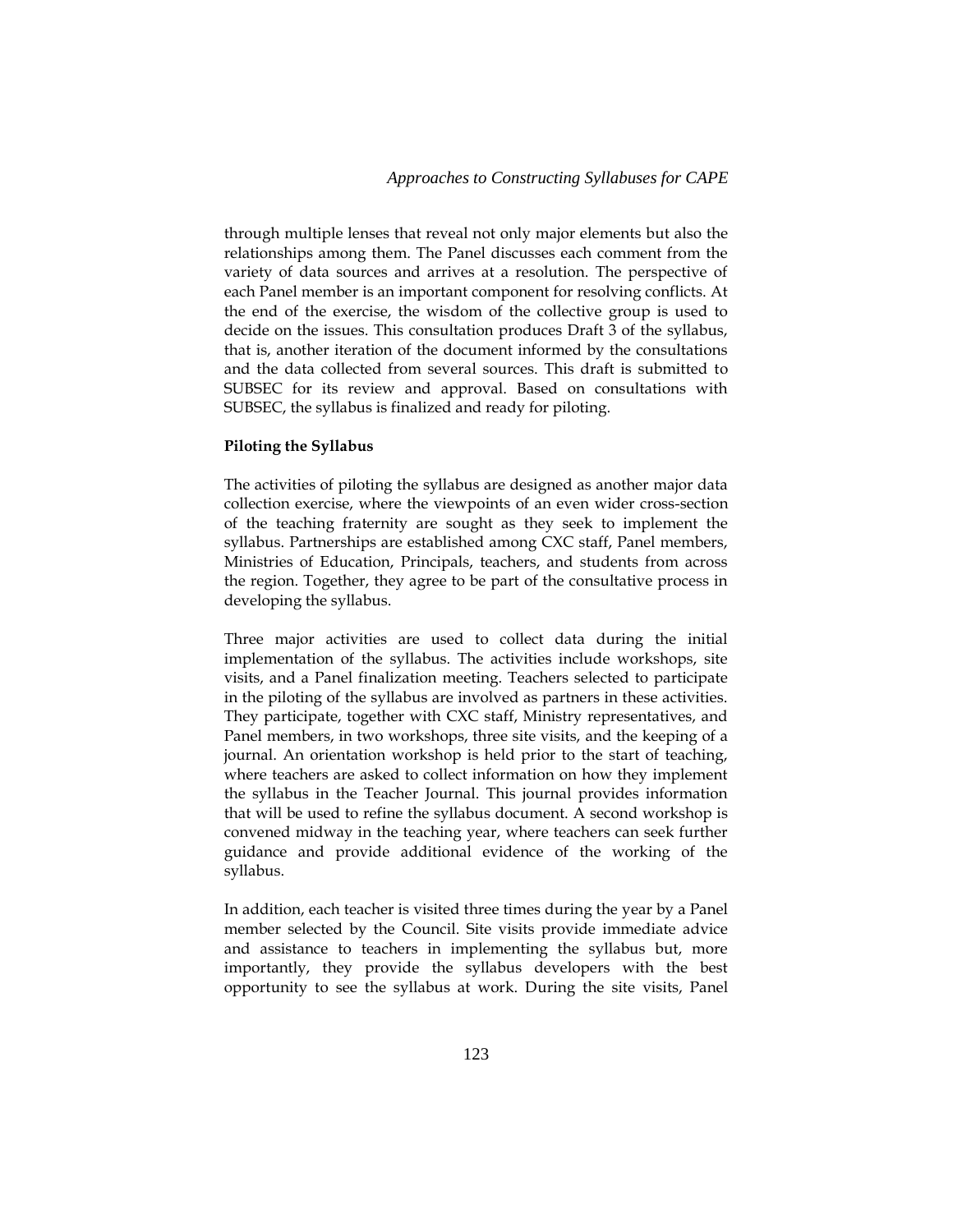members make timely interventions by providing guidance to teachers on how to improve teaching and learning in the classroom. Opportunities to interact with teachers, principals, deans, students, and parents provide invaluable insights into the working of the syllabus. This strategy provides additional information and additional perspectives on the syllabus. Reports of site visits are made to the Council, and immediate remedial action is taken, if required. The procedures for conducting site visits to pilot schools are provided in Appendix A.

### **Syllabus Finalization**

At the end of the year of piloting, a syllabus finalization meeting is held. A wide selection and variety of data are available for finalizing the syllabus. These include data from the site visit reports, the orientation and midterm workshop reports, reports of discussions with employers, teacher journals, and examination performance. The views of Connelly and Clandinin (1988) support the use of content analysis of journal entries, teacher interviews, and focus group sessions as sources of data to finalize the syllabus. This varied data help to create a holistic picture of the curriculum, which is needed to construct a syllabus. The finalization meeting produces an iteration of the syllabus which was informed by several consultations that provide data from a variety of sources. It is this iteration of the document that is used for wide-scale implementation.

#### **Conclusion**

This paper describes and analyzes approaches used in the development of CAPE syllabuses. These kinds of descriptions and analyses are generally omitted from the literature on curriculum development. The description and analysis demonstrate a creative approach to syllabus development, which ensures that CXC benefits from the extensive educational resources of the region. The consultative and iterative processes used assure that the syllabuses are responsive to the needs of the region. The process attempts to satisfy the needs of the various stakeholders in the 16 participating territories of CXC. The composition of the Panel and the continuous interaction with employers, teachers, students, specialists, and other stakeholders in the course of syllabus development ensure that the syllabus responds well to the provision of skills required for personal and social development, for employment, and for further education and training. These measures assist in assuring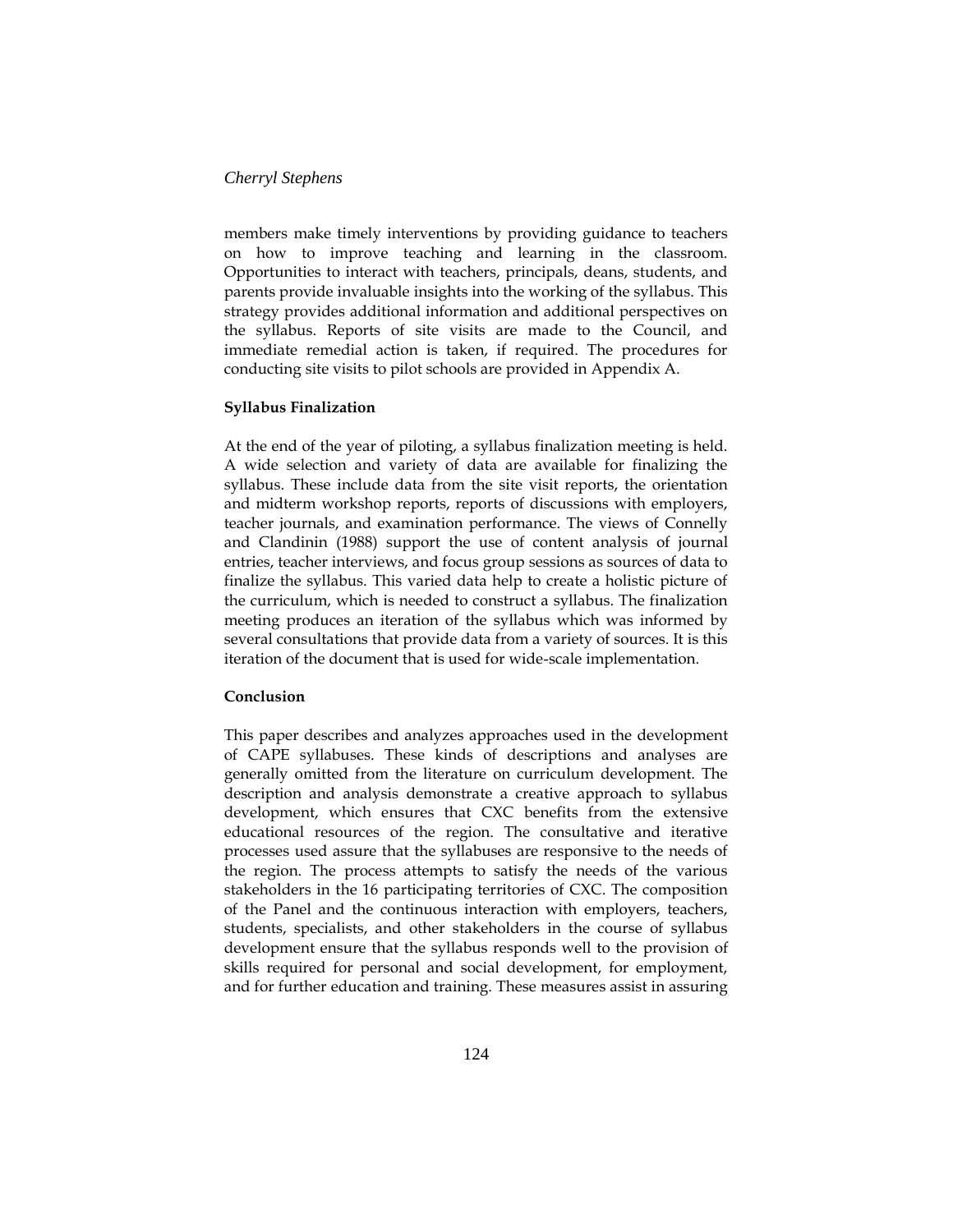and sustaining the relevance of the CXC syllabuses and examinations to the needs of Caribbean students, and to the social and economic development needs of the region.

### **References**

- Beyer, B. K. (1995). *How* to *conduct a formative evaluation.* Alexandria, VA: Association for Supervision and Curriculum Development.
- Caribbean Examinations Council. (1979). *Report to Standing Committee of Ministers of Education*. Kingston, Jamaica: Author.
- Caribbean Examinations Council. (1988). *Report to Standing Committee of Ministers of Education*. Kingston, Jamaica: Author.
- Caribbean Examinations Council. (1996). *Post-CSEC System of Examined and Accredited Courses.* Kingston, Jamaica: Author.
- Connelly, P. M., & Clandinin, D. J. (1988). *Teachers as curriculum planners: Naratives of experience.* New York: Teachers College Press.
- Eisner, E. W. (1998). *The enlightened eye: Qualitative inquiry and the enhancement of educational practice.* Upper Saddle River, NJ: Merrill.
- Griffith, S. A. (1999). The Caribbean Examinations Council: Responding to the educational needs of the region. Kingston: Jamaica: UNESCO. (EFA in the Caribbean: Assessment 2000. Monograph Series, No. 8)
- Henderson, J. G. (1996) *Reflective teaching: The study of your constructivist practices* (2nd ed.). Englewood Cliffs, NJ: Merrill.
- Henderson, J. G., & Hawthorne, R. D. (2000). *Transformatlve curriculum leadership* (2nd ed.). Upper Saddle River, NJ: Merrill.
- Portelli, J. P. (1987). Perspectives and imperatives on defining curriculum. *Journal of Curriculum and Supervision,* 2(4), 334-367
- Schwab, J. J. (1983). The practical 4: Something for curriculum professors to do. *Curriculum Inquiry, 13*(3), 239-265.
- Scriven, M. (1967) The methodology of evaluation. Chicago, IL: Rand McNally. (AERA Monograph Series on Curriculum Evaluation, *No*. 1, S.39-83)
- Tanner, D., & Tanner, L. (1980. *Curriculum development: Theory into practice* (2nd ed.). New York, Macmillan.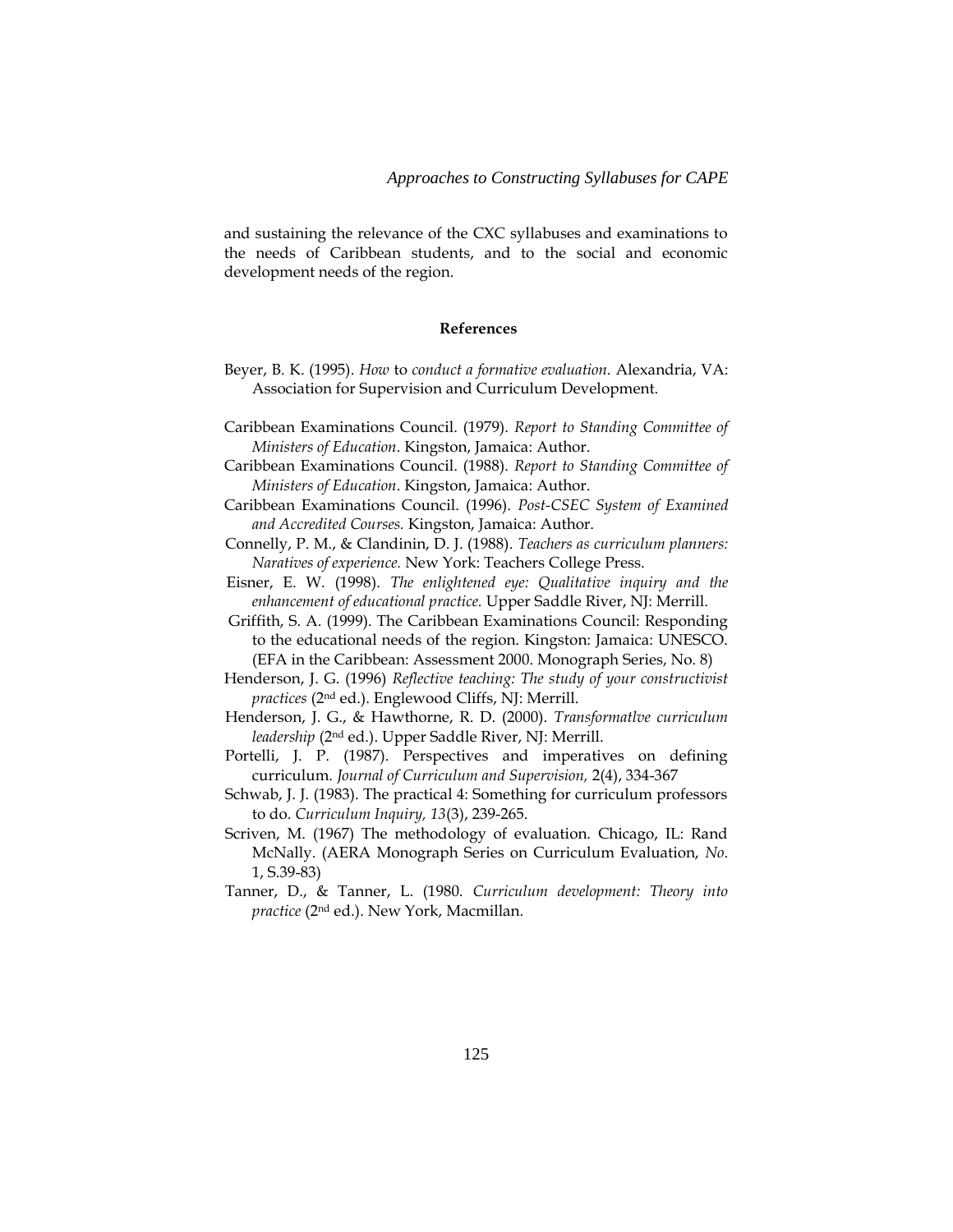## **Appendix A**

**FORM PCSV**

### **CARIBBEAN EXAMINATIONS COUNCIL WESTERN ZONE OFFICE**

### **CARIBBEAN ADVANCED PROFICIENCY EXAMINATIONS (CAPE)**

### **PROCEDURES FOR CONDUCTING SITE VISITS TO PILOT SCHOOLS**

- 1. Visiting Resource Persons will make three scheduled visits to each teacher during the academic year.
- 2. The Visiting Resource Persons will be panel members and subject specialists recommended by Ministries of Education.
- 3. For the first visit to each teacher, the Assistant Registrar/Syllabus will coordinate the activities which include:
	- (i) informing ministries and schools of date and time of visit;
	- (ii) overseas and local travel arrangements;
	- (iii) hotel accommodation.
- 4. The schedules and arrangements for the second and third visits will be made by the panel members and in other instances resource persons recommended by Ministries of Education.
- 5. In territories in which the Visiting Resource Persons are resident, all three visits (first, second and third) will be made by the Visiting Resource Persons. The schedules of the second and third visits are to be forwarded to the Assistant Registrar/Syllabus.
- 6. (a) In territories where the Visiting Resource Persons are not resident, the first visit will be made by the Visiting